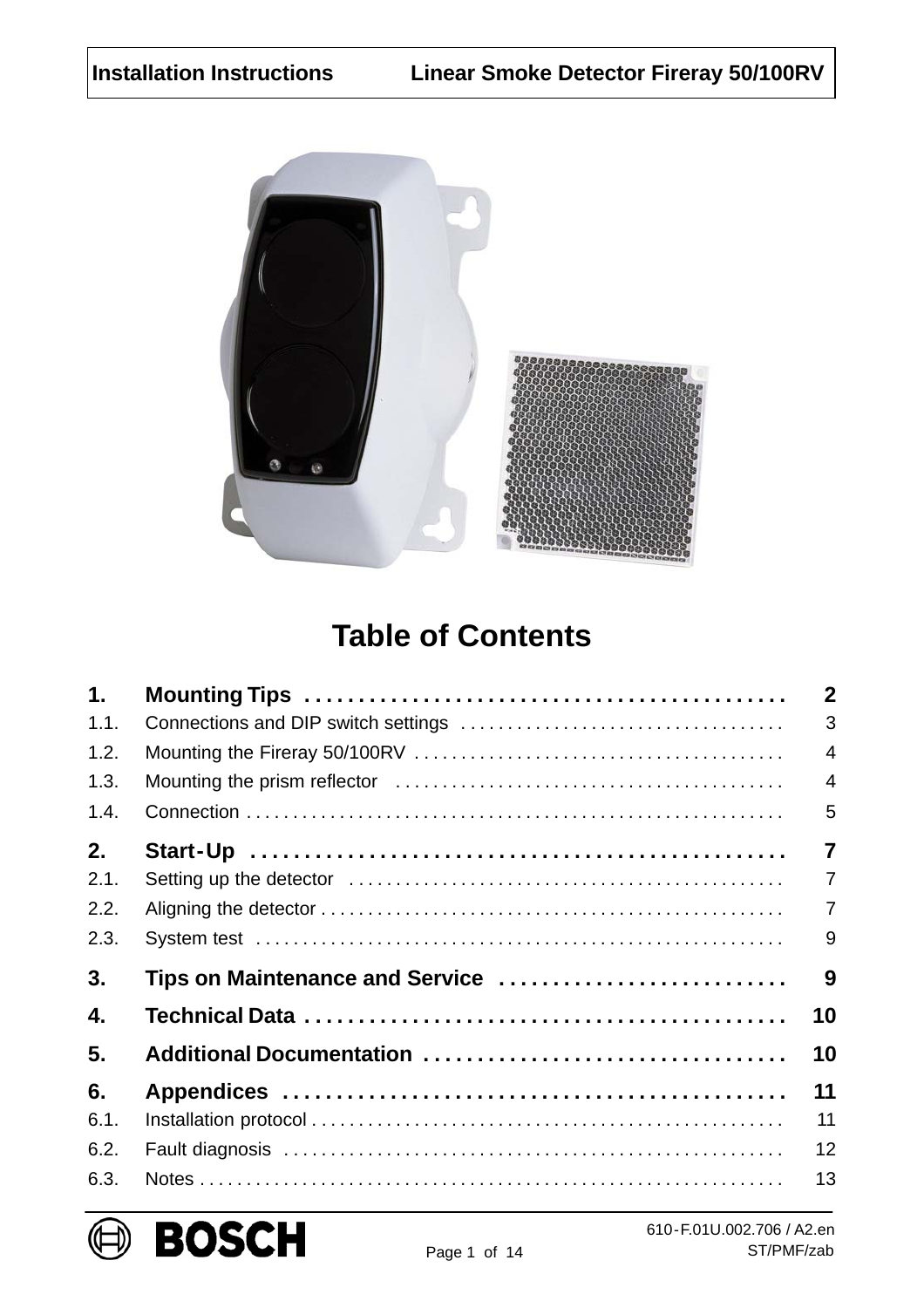# <span id="page-1-0"></span>**1. Mounting Tips**

- Usually, the detector and the reflector are installed at the same height and oriented towards each other. The relatively broad angle of the IR beam eases adjustment and guarantees reliable long-term stability.
- The mounting surface for the detector must be firm and vibration-free. Metal supports that can be influenced by heat or cold are not suitable for installation.
- The detector must be installed such that sunlight and artificial light do not beam directly into the detector's lenses. Normal environmental light conditions have no effect on the IR beam and the evaluation.
- Mount the reflector on a solid surface at the permissible distance. Ensure that the light beam meets the reflector on the vertical.
- The reflectors must not be mounted on reflective surfaces such as glass or plain sheet surfaces. Additional reflections lead to malfunctions.
- For protection against radio interference, use a shielded cable. When you are installing the cable, possible sources of disturbance must be circumvented and the cable must be protected against mechanical damage.
- A 6 DA mini distributor (product ID 2.798.400.302) is required for wiring.



**There must be a free visual line between the detector and reflector. The IR light beam must not be blocked by moved objects!**



**Fig. 1.:** Detector side view

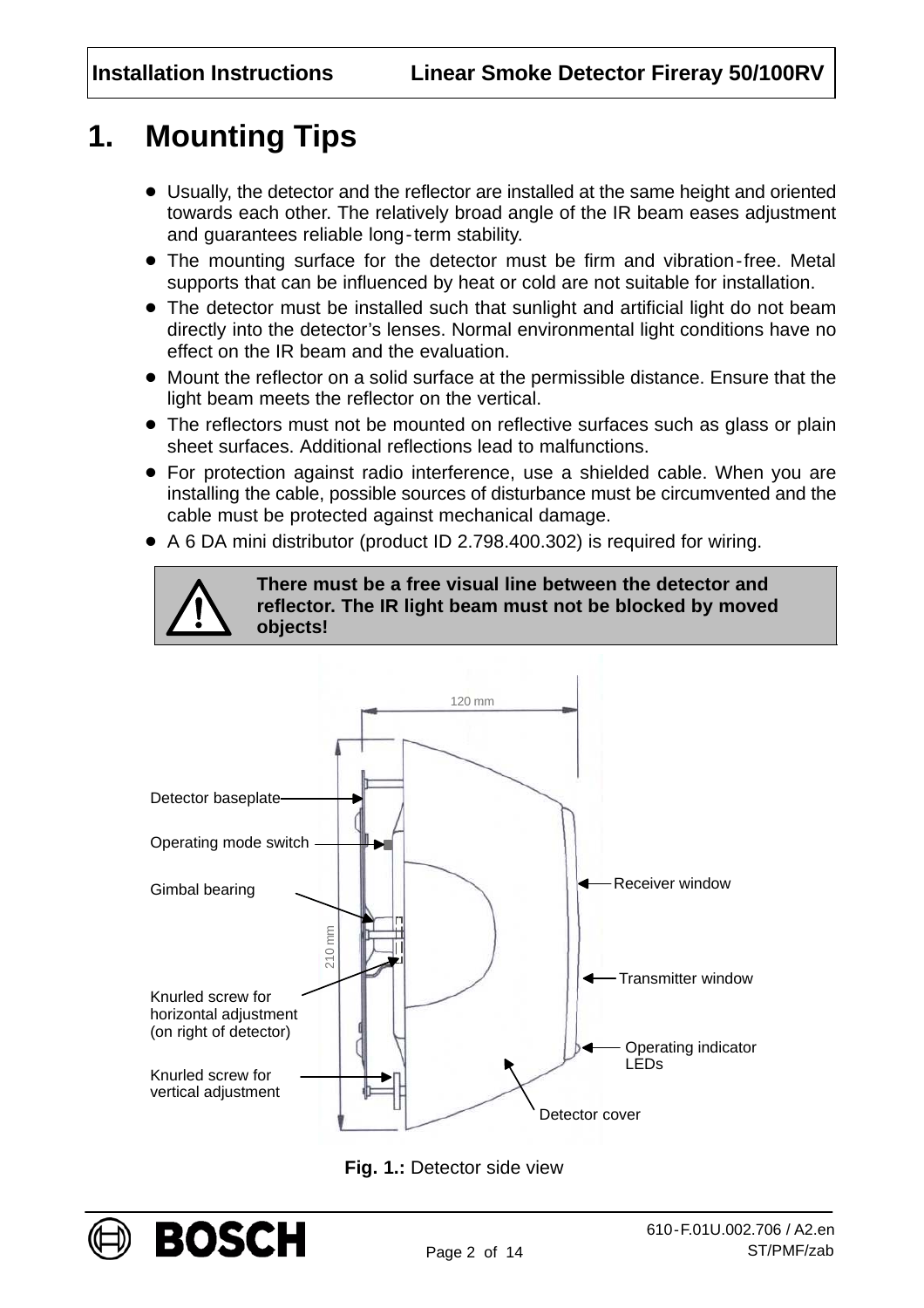### <span id="page-2-0"></span>**1.1. Connections and DIP switch settings**



**Fig. 2.:** Reverse side of detector with plug connector, operating mode switch and DIP switch

#### **DIP switch**

 The DIP switches can be accessed through the round recess in the detector base plate. **Table 1.:** Functions of the DIP switch settings

| ÷                                                                            | <b>Function</b>                                                        | <b>DIP switch settings</b> |              |            |            |  |
|------------------------------------------------------------------------------|------------------------------------------------------------------------|----------------------------|--------------|------------|------------|--|
|                                                                              |                                                                        | 1                          | $\mathbf{2}$ | 3          | 4          |  |
|                                                                              | 50% threshold                                                          | X                          | X            | <b>OFF</b> | <b>OFF</b> |  |
|                                                                              | 35% threshold                                                          | X                          | $\times$     | <b>OFF</b> | <b>ON</b>  |  |
|                                                                              | 25% threshold                                                          |                            | X            | ON         | <b>OFF</b> |  |
|                                                                              | 12% threshold<br>(extremely sensitive, only for special applications!) |                            | X            | ON.        | <b>ON</b>  |  |
| X                                                                            | Alarm relay saves the alarm                                            | <b>OFF</b>                 | X            | X          | X          |  |
|                                                                              | Automatic reset 5 s after the end of the alarm criterion               |                            | X            | X          | X          |  |
|                                                                              | Alarm relay after end of readjustment                                  |                            | <b>OFF</b>   | X          | X          |  |
| X                                                                            | Fault relay at end of readjustment, no alarm                           | X                          | <b>ON</b>    | X          | X          |  |
| The factory presets are shaded in gray.                                      |                                                                        |                            |              |            |            |  |
| * The recommended settings for connection to a fire panel are marked with X. |                                                                        |                            |              |            |            |  |

- Use **DIP switches 3 and 4** to set the required alarm threshold. The factory setting is moderate sensitivity (35%) for normal environmental conditions. Select a threshold of 50% in very dirty environments.
- Use **DIP switch 1** to select the «Save alarm » or «Auto Reset» function (recommended setting for connection to fire panel = «Save alarm »).

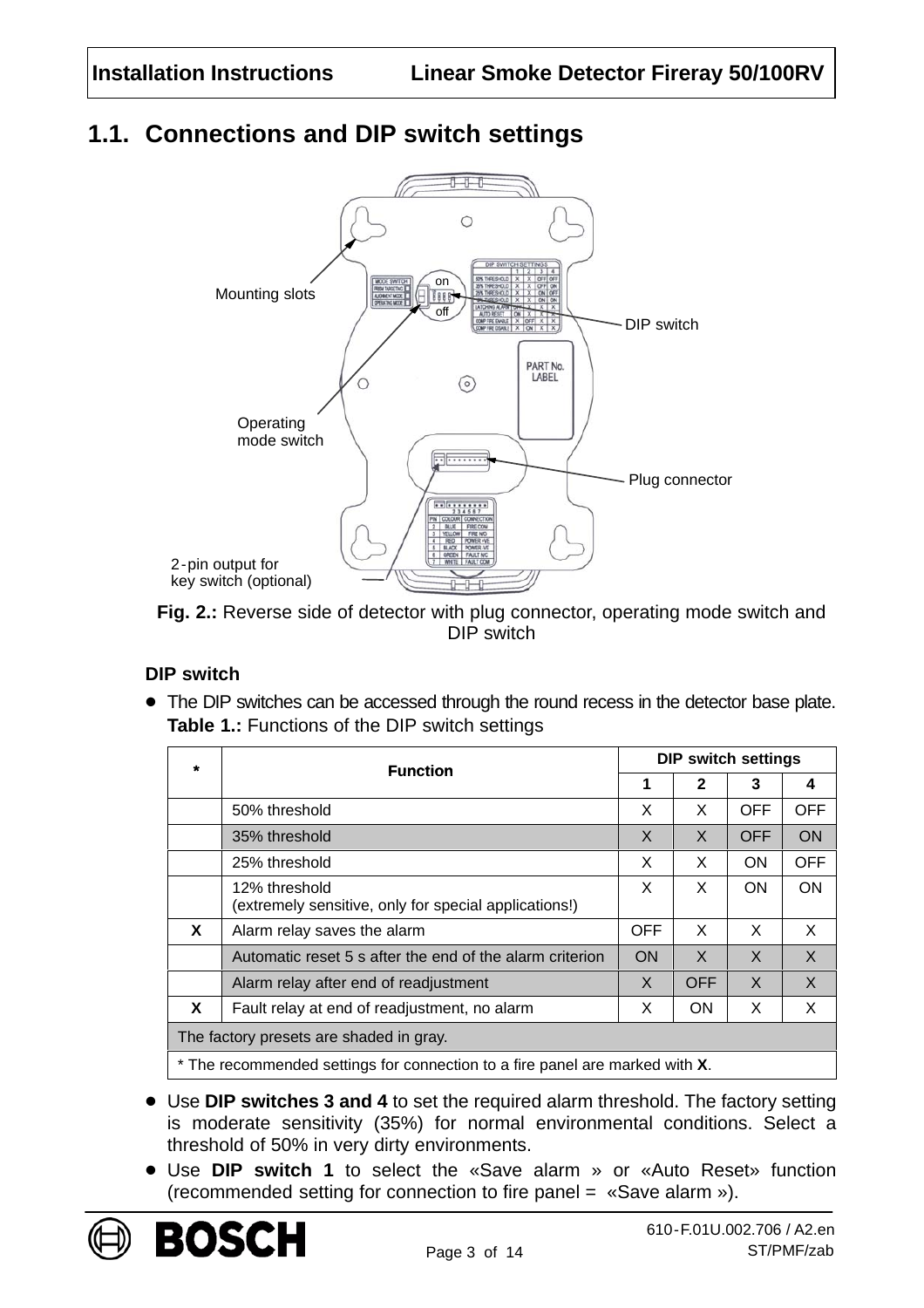#### **Plug connector**

• The plug connector can be accessed through the oval recess on the detector base plate. **Table 2.:** Pin assignment of the 8-pin connector (from left to right)

| <b>PIN number</b> | Wire color | <b>Function</b>                           |  |
|-------------------|------------|-------------------------------------------|--|
|                   |            | Not assigned                              |  |
| 2                 | blue       | Alarm relay, center contact (COM)         |  |
| 3                 | yellow     | Alarm relay, work contact (NO)            |  |
| 4                 | red        | Power supply +10 to +30 V DC              |  |
| 5                 | black      | Power supply -                            |  |
| 6                 | green      | Fault relay, normally closed contact (NC) |  |
| 7                 | white      | Fault relay, center contact (COM)         |  |
| 8                 |            | Not assigned                              |  |

### **1.2. Mounting the Fireray 50/100RV**

- To make mounting easier, you can remove the detector cover by gently raising the upper and lower edges.
- $\bullet$  The mounting slots (see Fig. [2.\)](#page-2-0), which are positioned at a 90 $^{\circ}$  angle, enable vertical or horizontal mounting of the detector.
- Locate the four bore holes at the mounting location using the detector base plate. Observe the planning notes and mounting tips!
- Check the plug connector and the DIP switch settings (see Section [1.1.\)](#page-2-0).
- Secure the detector using four screws.
- Refit the detector cover.
- If a key switch is required, a two-wire cable should be routed from the detector to the desired location during installation.

#### **1.3. Mounting the prism reflector**

- Select the mounting location in line with the mounting tips (Section [1.\)](#page-1-0).
- A prism reflector must be used for the Fireray 50RV, and four prism reflectors arranged in a square for the Fireray 100RV.

| Fireray 50RV |  |
|--------------|--|
|              |  |



**Fig. 3.: Prism reflectors** 

• Each reflector is secured using two mounting bores ( $\varnothing$  3 mm). Arrange the four reflectors for the Fireray 100RV such that there are no mounting holes in the center (see Fig. 3.).

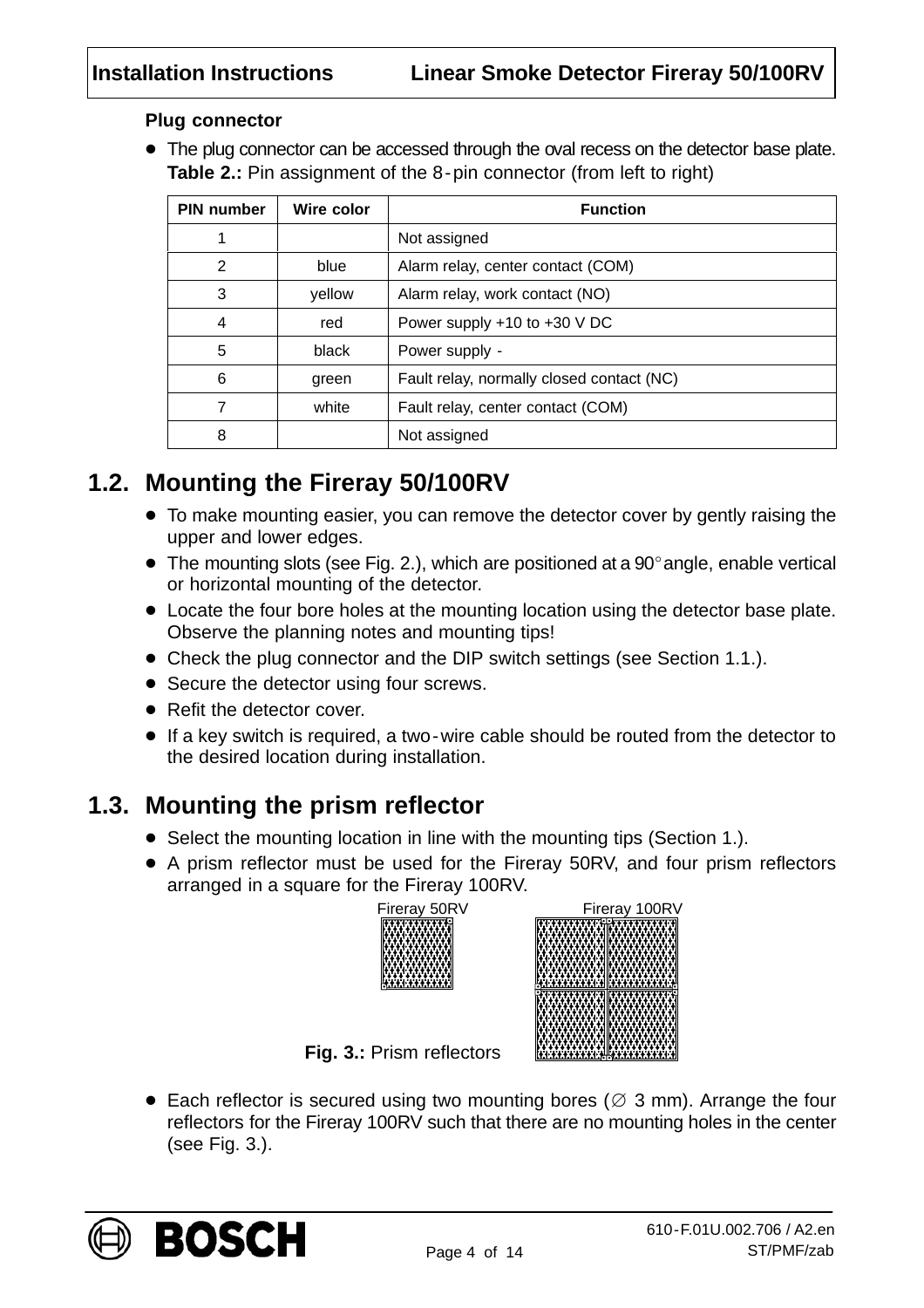### **1.4. Connection**

#### **Connection of a Fireray 50/100RV using a NSB100 LSN at the fire panel**





Select the following DIP switch settings for connection to a fire panel (see table [1.](#page-2-0) on page [3](#page-2-0)):

- «Alarm relay saves the alarm»
- «Fault relay at end of readjustment, no alarm».

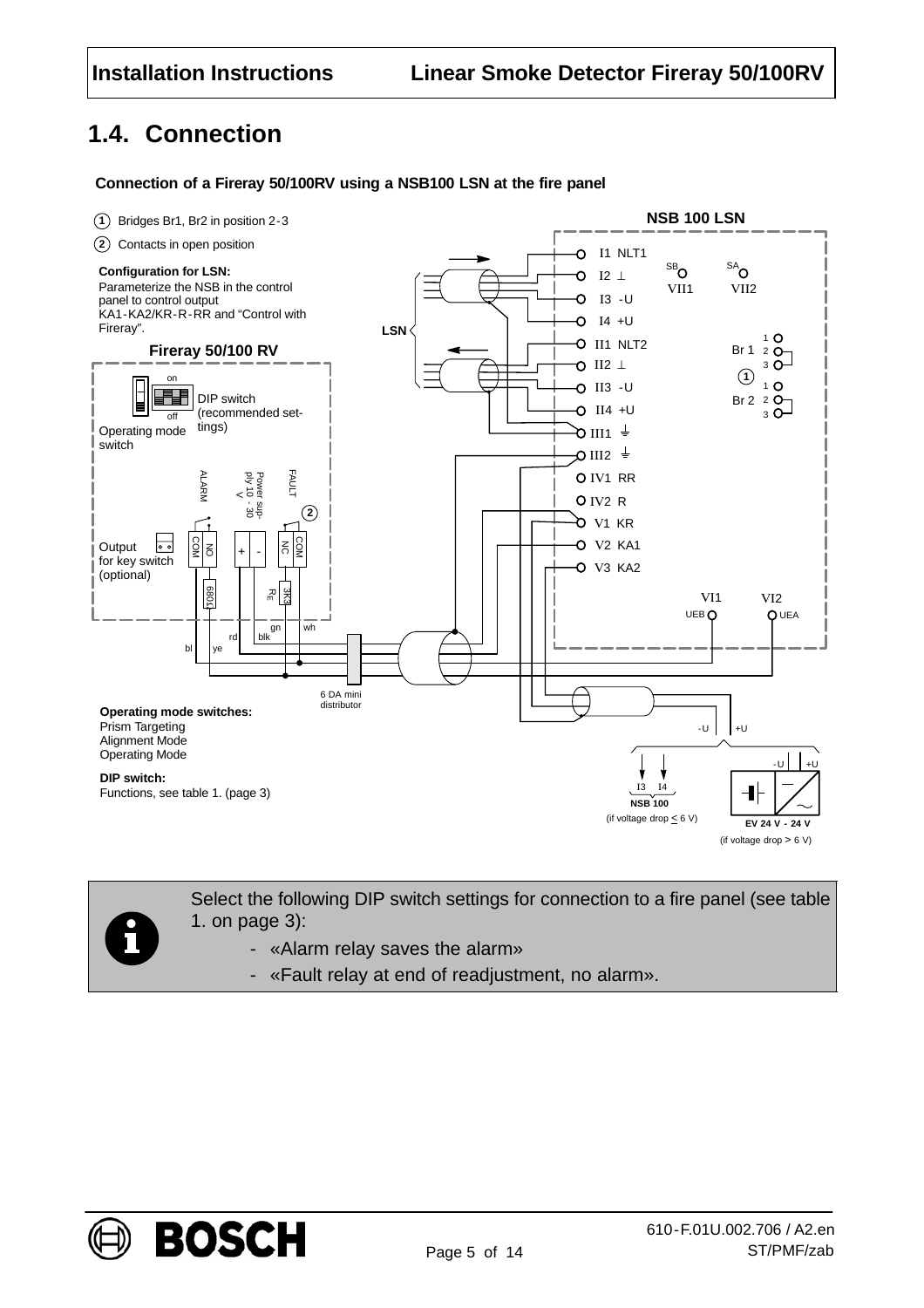#### **Connection of two Fireray 50/100RV to fire panel with cross zoning via an NBK 100 LSN and two NSB100 LSNs**

**1** Bridges Br1, Br2 on the NSB 100 in position 2-3 (see connection of one Fireray 50/100RV)

**2** Contacts in open position

#### **Configuration for LSN:**

Parameterize the NSB in the control panel to control output KA1-KA2/KR-R-RR and "Control with Fireray". Observe assignment to detector groups/detectors (see example).



**BOSCH**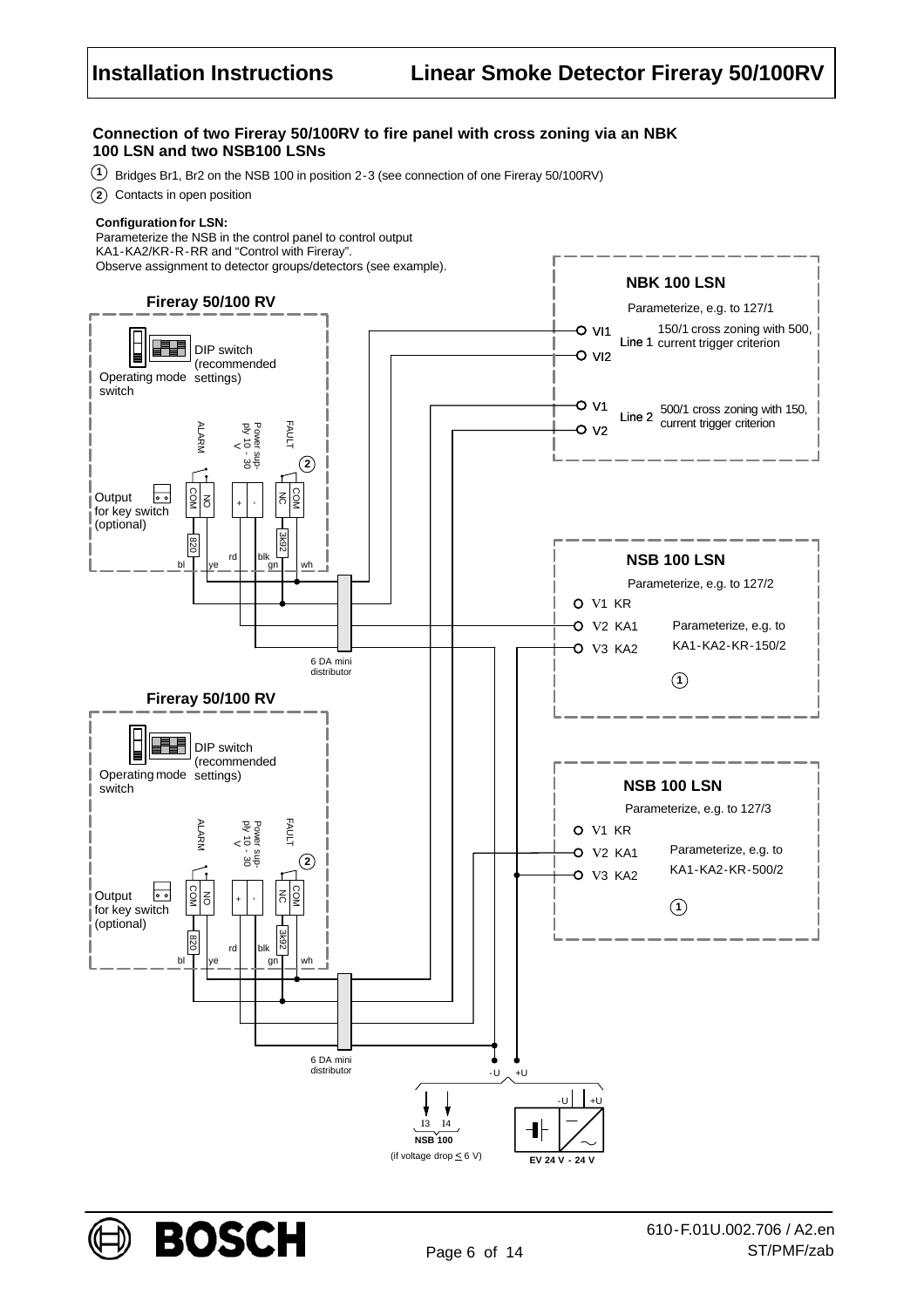# <span id="page-6-0"></span>**2. Start-Up**

### **2.1. Setting up the detector**

- Start the **«Prism Targeting»**mode by moving the operating mode switch (see Fig. [2.\)](#page-2-0) up (if the detector is mounted vertically) or to the right (if the detector is mounted horizontally).
- Connect the power supply.
- $\mathbb{F}$  The detector runs in initialization mode for approx. 5 s. The red LED flashes if the detector is operational: 1 x for Fireray 50RV, 2 x for Fireray 100RV.
- Now direct the detector at the prism, using the two knurled screws, until optimum adjustment is confirmed by a steady yellow LED light. The following LED displays support detector set-up:

| <b>Yellow LED display</b>                        | Detector status in «Prism Targeting» operating mode                        |
|--------------------------------------------------|----------------------------------------------------------------------------|
| off                                              | No signal at receiver                                                      |
| Flashes<br>-> Flashing frequency in-<br>creasing | Signal is received<br>-> The faster the flashing, the stronger the signal! |
| Steady light                                     | Optimum alignment achieved                                                 |



**The signal must only move from the reflector to the receiver, under no circumstances must it move to other light sources or reflective surfaces!**

 Cover the prism reflector with a non-reflective material to check. The LED must not be lit. If the yellow LED does not go out, this indicates that a reflector is incorrectly aligned.

### **2.2. Calibrating the detector**

- Once the optimum detector set-up has been achieved, set the operating mode switch to the center position without displacing the detector. The detector is now in (**«Alignment Mode»**).
- The detector runs through an automatic configuration procedure to optimize the transmission power and the receiver sensitivity. The following detector statuses may be displayed by the LEDs during this procedure:

| <b>LED displays</b>        | Detector statuses in «Alignment Mode»                                                                                 |  |  |  |
|----------------------------|-----------------------------------------------------------------------------------------------------------------------|--|--|--|
| Flashing red               | Receiver input signal too strong, the transmission power will be<br>reduced. Wait until the LED goes out (max. 20 s). |  |  |  |
| Steady yellow light        | No signal is being received. Switch back to «Prism Targeting» mode<br>and repeat the detector set-up.                 |  |  |  |
| Flashing yellow            | The receiver is receiving a weak signal, the transmission power will<br>automatically be increased.                   |  |  |  |
| off                        | Transmission power and receiver gain are optimum.                                                                     |  |  |  |
| Flashing red and<br>yellow | Automatic calibration in progress.                                                                                    |  |  |  |

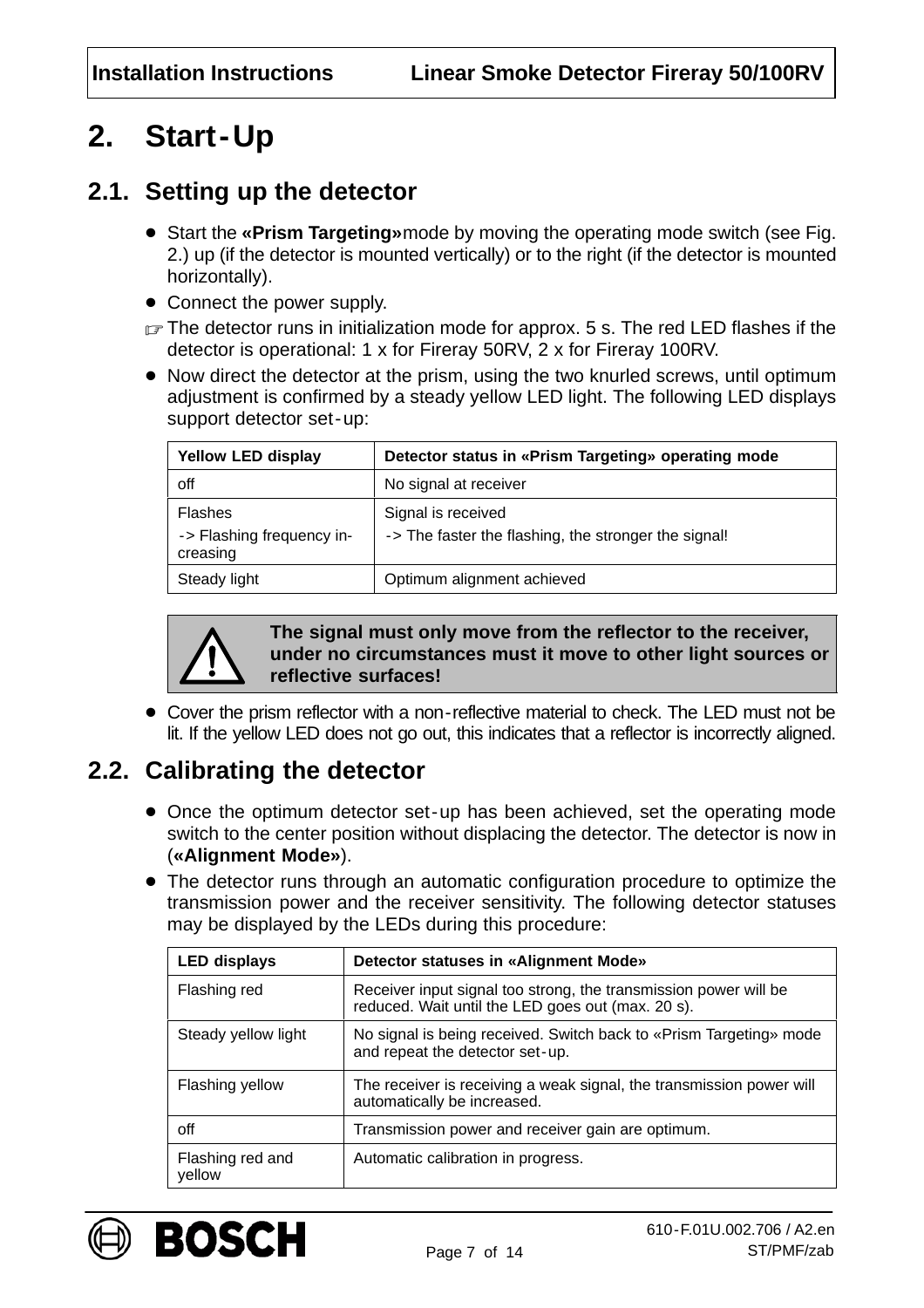

**Follow the flow chart to perform the calibration process:**

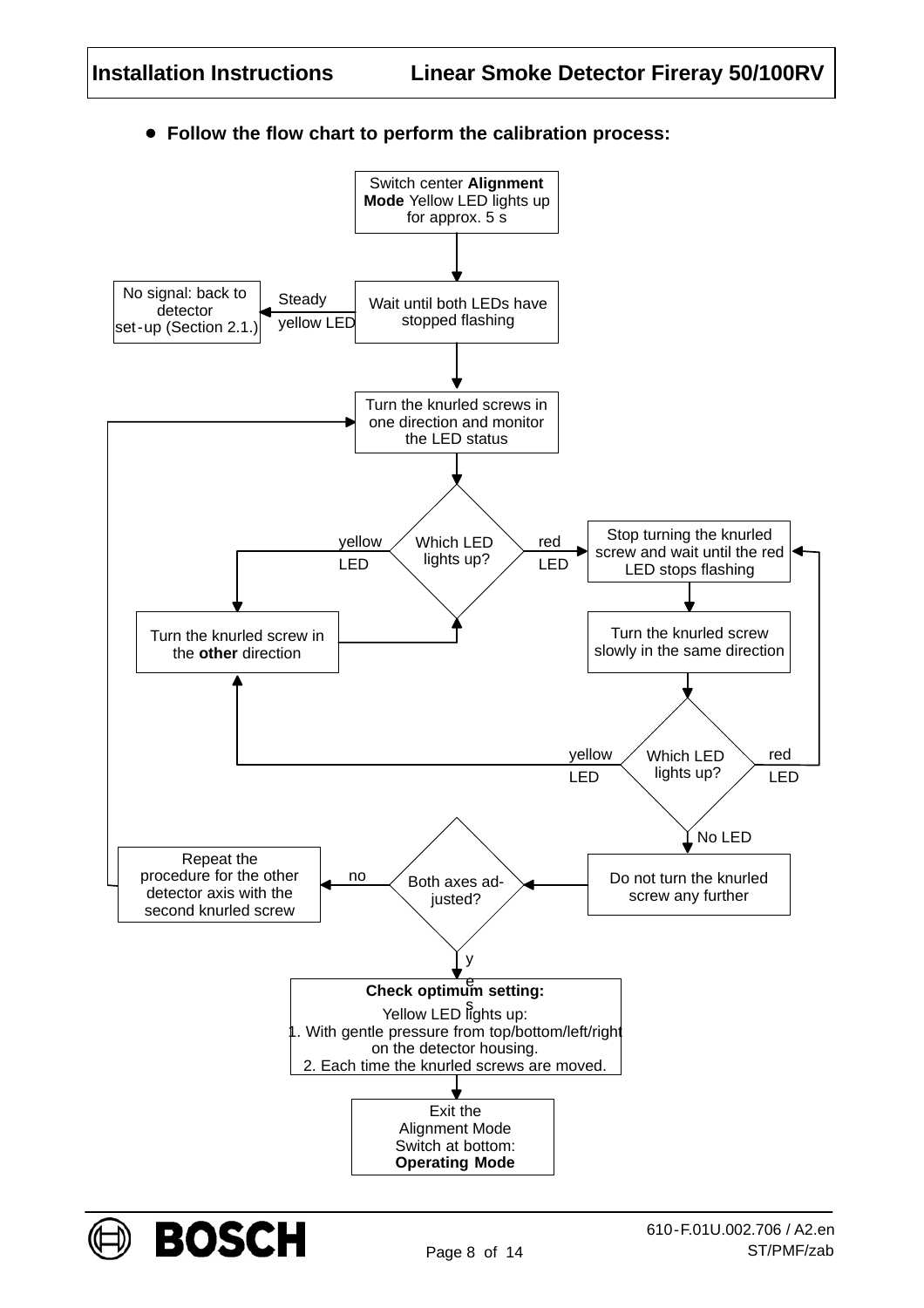- When the calibration procedure is complete, move the operating mode switch to the bottom (if the detector is mounted vertically) or to the left (if the detector is mounted horizontally). The detector is now in «Operating Mode».
- The detector runs a **calibration test** for approx. 60 s. If the yellow LED lights up as a steady light after the test, you must repeat the detector alignment and calibration procedures (see Sections [2.1.](#page-6-0) and [2.2.](#page-6-0)).



If a detector alarm is reset in normal mode by a disruption of the power supply, the detector automatically runs a calibration test. If the test is failed, the detector remains in the alarm position. If the test is positive, the yellow LED goes out, the fault relay is reset and the detector is returned to normal mode.

**In normal mode, the yellow LED flashes every 10 s.**

#### **2.3. System test**

The «Alarm» and «Malfunction» functions must be checked before final start-up.

#### **Alarm test**

- Hold the test filter in front of the receiver lens (upper or right-hand part of detector). Select a volume of smoke slightly greater than the threshold set for the detector (see Section [1.1.](#page-2-0)). Make sure that you do not also cover the transmitter -lens.
- After approx.10 s, the red LED must light up and the alarm relay must close.
- With the «Save alarm » detector setting (DIP switch 1 «off»), there must be a reset at the control panel or the power supply must be disrupted for at least 5 s. With the setting «Auto Reset» setting (DIP switch 1 «on»), the alarm is reset automatically if the volume of smoke falls below the selected alarm threshold for at least 5 s.

#### **Fault test**

- Cover the reflector with a non-reflective material.
- After approx. 10 s, the yellow LED must light up and the fault relay must open. As soon as the obstruction is removed, the detector returns to normal mode automatically after approx. 2 s.

# **3. Tips on Maintenance and Service**

For maintenance and inspection work on danger detector systems, in Germany the regulations of DIN VDE 0833 apply, which refer to the maintenance interval according to the manufacturer's instructions.

- Bosch ST recommends a functional and visual inspection at least once a year.
- Maintenance and inspection work should be carried out regularly and by trained personnel.

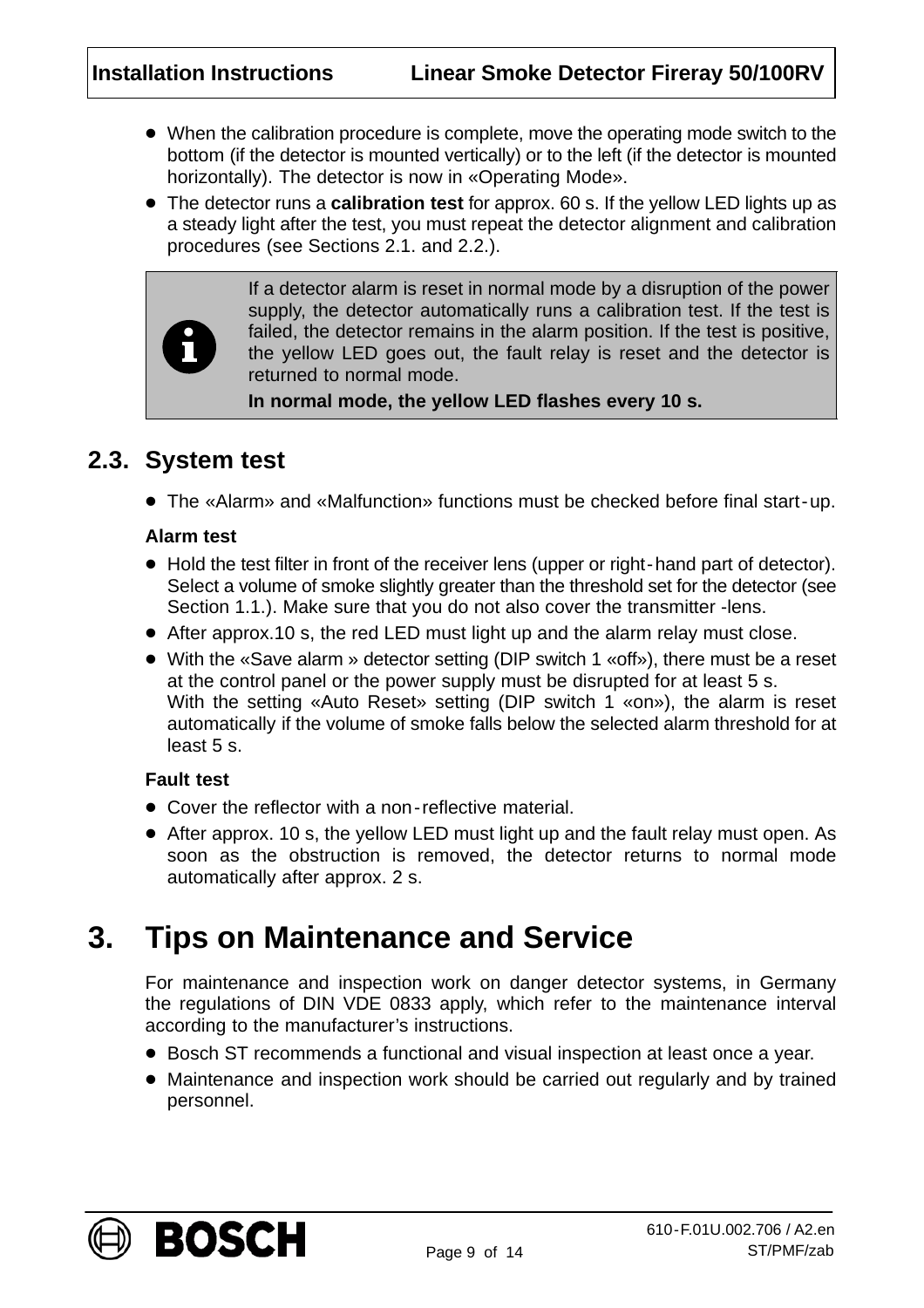# **4. Technical Data**

| Operating voltage                                                                               | 10 V DC30 V DC                                                  |
|-------------------------------------------------------------------------------------------------|-----------------------------------------------------------------|
| Current consumption:<br>- in standby mode<br>- in alarm/malfunction                             | $<$ 4 mA @ 24 V<br>$< 15 \text{ mA}$                            |
| Reset control by power disruption                                                               | > 5s                                                            |
| Alarm relay                                                                                     | Normally open; dry<br>contact<br>(2 A @ 30 V DC)                |
| Fault relay                                                                                     | Normally close; dry<br>contact<br>(2 A @ 30 V DC)               |
| Permissible distance between Fireray and the<br>reflector:<br>- Fireray 50RV<br>- Fireray 100RV | 5 m to 50 m<br>50 m to 100m                                     |
| Optical wavelength                                                                              | 880 nm                                                          |
| Adjustable alarm threshold values                                                               | 2.50 dB (25%)<br>3.74 dB (35%)<br>6.02 dB (55%)                 |
| Axial deviation tolerance<br>(at 35% sensitivity)                                               | Detector $\pm 0.8^{\circ}$<br>Prism reflector $\pm 5.0^{\circ}$ |
| Operating temperature                                                                           | $-30^{\circ}$ C $+55^{\circ}$ C                                 |
| Protection type                                                                                 | <b>IP 50</b>                                                    |
| Dimensions (W x H x D)                                                                          | 126 x 210 x 120 mm                                              |
| Weight                                                                                          | 670 g                                                           |
| Housing:<br>- Color<br>- Material                                                               | light gray/black<br>ABS, non-flammable                          |
| VdS ID number                                                                                   | G 203070                                                        |

# **5. Additional Documentation**

For those with access authorization, on the Bosch ST ExtraNet at **www.boschbest.de**

the current information for each product, as well as the installation instructions supplied with the device, are available for download as a PDF file.



Й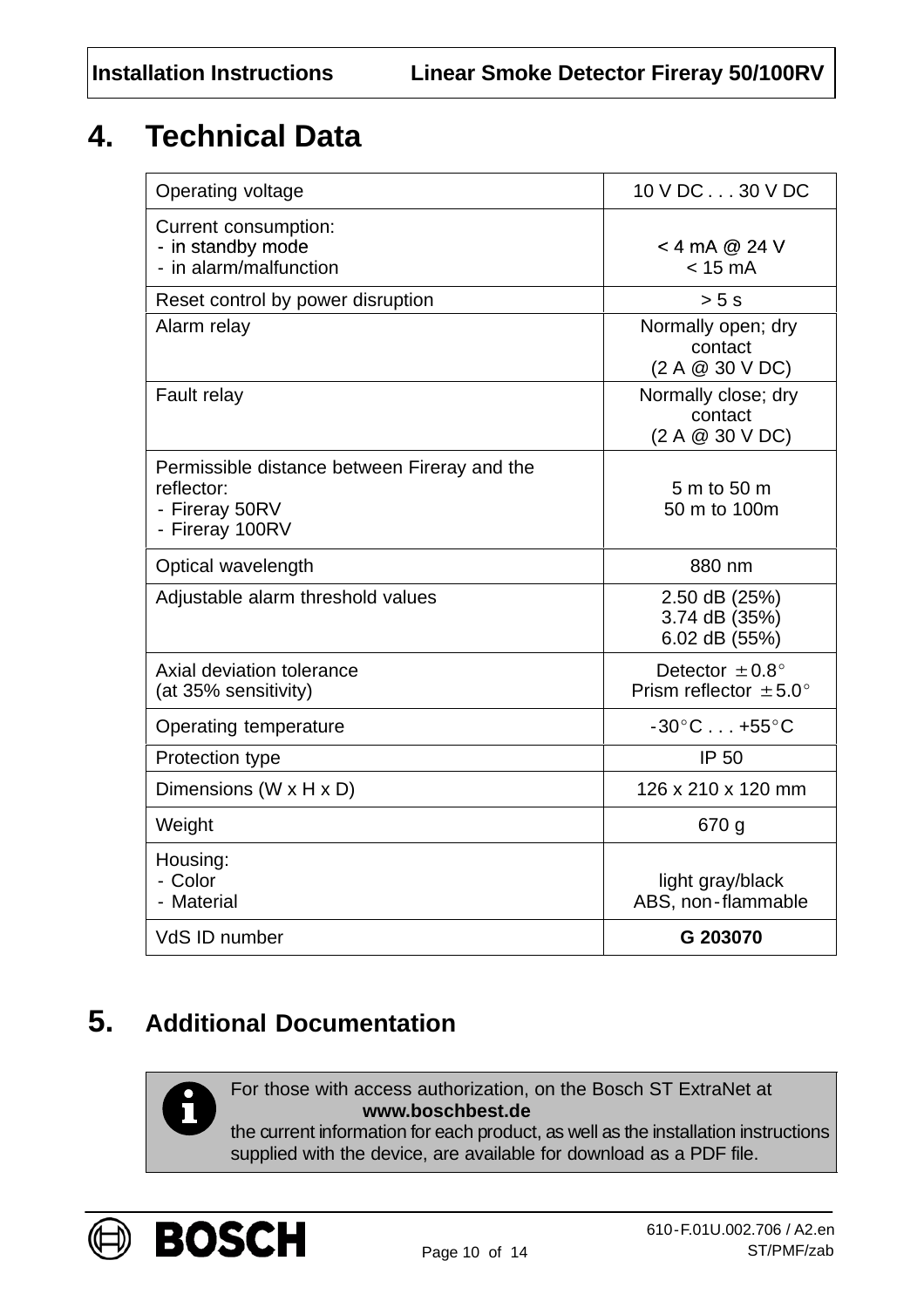# **6. Appendices**

### **6.1. Installation protocol**

| Installation company:                 |  |
|---------------------------------------|--|
|                                       |  |
| Type of object:                       |  |
| Installation location:                |  |
| Installation date:                    |  |
| Total number of all linear detectors: |  |

| Detector version:                                                              | Fireray 50RV<br>Fireray 100RV        |
|--------------------------------------------------------------------------------|--------------------------------------|
| Detector – reflector distance:                                                 | m                                    |
| Distance of the detector axes to one<br>another                                | m                                    |
| Mounting height                                                                | m                                    |
| Mounting surface (e.g. masonry/rein-<br>forced concrete/steel beams/wood/etc.) |                                      |
| Serial number(s)                                                               |                                      |
| Reflector size:                                                                | $1 \times (10 \times 10 \text{ cm})$ |
|                                                                                | $4 \times (20 \times 20 \text{ cm})$ |
| Supply voltage:                                                                |                                      |

| Correct mechanical adjustment<br>of transmitter<br>(when gentle pressure is applied to the<br>detector housing from the left/right/top/<br>bottom, the yellow LED lights up initially): | yes | no |  |
|-----------------------------------------------------------------------------------------------------------------------------------------------------------------------------------------|-----|----|--|
| Alarm triggered with absorption film<br>35% - 50% tested:                                                                                                                               | yes | no |  |
| Fault triggered by disruption of IR<br>beam tested:                                                                                                                                     | yes | no |  |

| DIP switch settings: |        |  |  |  |
|----------------------|--------|--|--|--|
|                      | on     |  |  |  |
|                      | <br>оn |  |  |  |
|                      |        |  |  |  |

Comments (environmental conditions, e.g. dust, humidity, temperature etc.)

Installation tested on:  $\frac{1}{2}$  by:  $\frac{1}{2}$ 

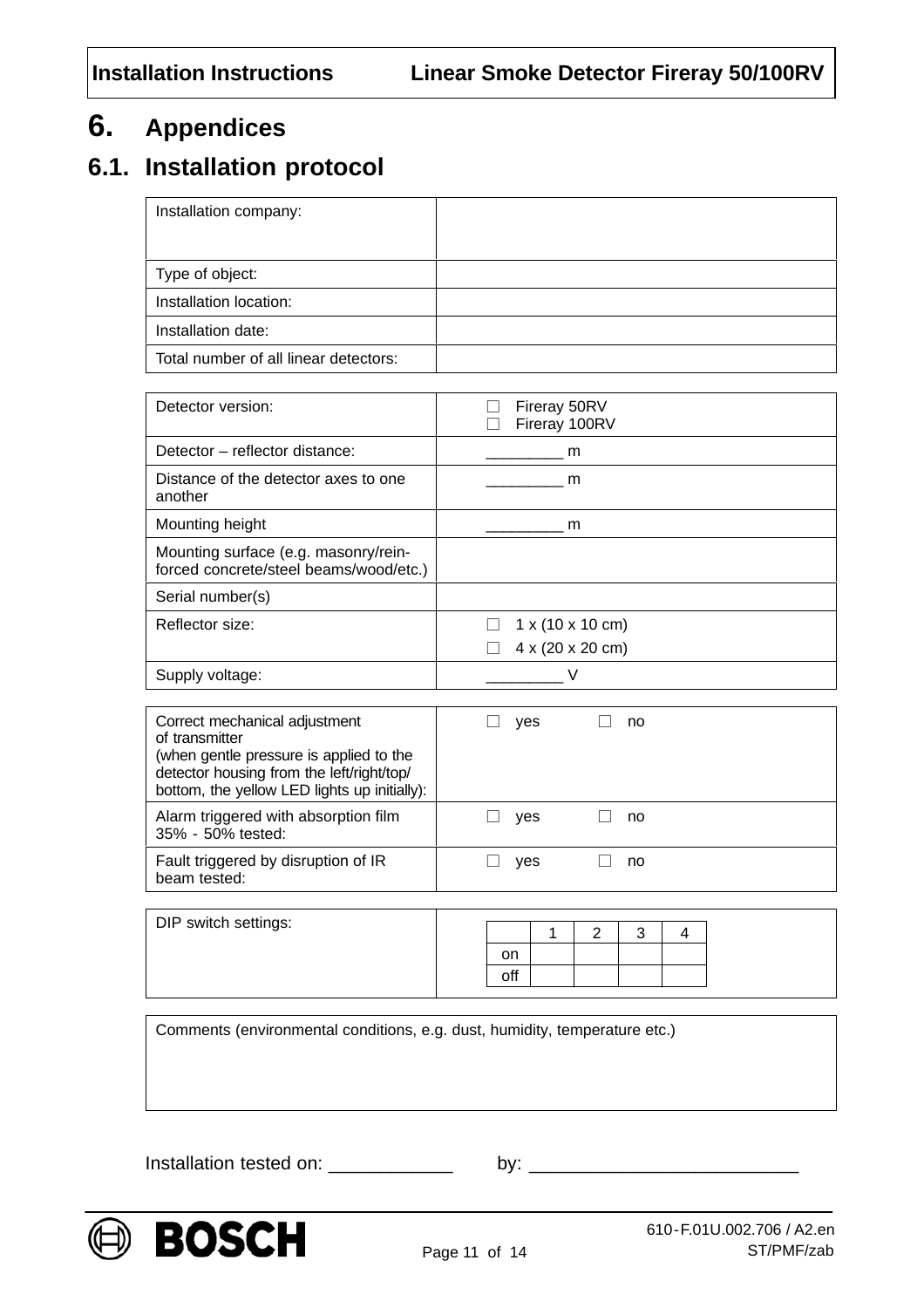## **6.2. Fault diagnosis**

| <b>Fault indicator</b>                           | Possible cause                                                                                     | <b>Action</b>                                                                                                                                                          |  |  |
|--------------------------------------------------|----------------------------------------------------------------------------------------------------|------------------------------------------------------------------------------------------------------------------------------------------------------------------------|--|--|
|                                                  | Beam path blocked by an obstacle                                                                   | Check and/or ensure free visual line<br>in the area between the detector and<br>the reflector.                                                                         |  |  |
|                                                  | Reflector is contaminated/covered/<br>has fallen down.                                             | Check the status of the reflector and<br>clean it if necessary.                                                                                                        |  |  |
| Fault LED illumi-<br>nated permanently           | Supply voltage too low.                                                                            | Measure supply voltage directly at<br>detector.                                                                                                                        |  |  |
|                                                  | Mode sliding switch in upper position<br>(«Direct»)                                                | Set the switch to «Operation» and<br>wait until the 60 s activation routine is<br>complete.                                                                            |  |  |
|                                                  | Detector set-up changed on switch-<br>ing to «Operation».                                          | When operating the sliding switch fol-<br>lowing the correct adjustment, make<br>sure that the setting is not changed.                                                 |  |  |
|                                                  | The limit of automatic gain control has<br>been reached                                            | Clean detector lens and reflector and<br>correct mechanical adjustment!                                                                                                |  |  |
| <b>Fault LED flashes</b>                         | «MODE Switch» sliding switch in up-<br>per position («Direct») and incom-<br>plete detector set-up | Align detector vertically and horizon-<br>tally until the fault LED is permanently<br>illuminated. Then continue using fine<br>adjustment (switch in center position)! |  |  |
| Alarm LED<br>illuminated                         | DIP switch 1 at OFF<br>(«Save alarm »),<br>the alarm display remains saved                         | Reset the detector by disrupting the<br>supply voltage for at least 5 s or<br>select «Reset» on the fire panel                                                         |  |  |
| permanently                                      | Beam path (partially) blocked by an<br>obstacle                                                    | Ensure a free visual line in the area<br>between the detector and the<br>reflector!                                                                                    |  |  |
| No fault message<br>when IR beam is<br>disrupted | Detector receives partial IR signal,<br>e.g. via reflective surfaces near the<br>beam axis.        | Cover reflector with a dark material to<br>test!<br>Check detector's range of vision for<br>reflective objects!                                                        |  |  |
| Alarm triggered<br>when IR beam is<br>disrupted  | An object placed in the beam path for<br>testing has acted as the reflector.                       | For testing, use a non-reflective<br>material, maintain a greater distance<br>to the detector, cover the reflector as<br>directly as possible.                         |  |  |
| Triggering of false<br>alarms                    | Sensitivity to existing environmental<br>conditions set too high                                   | Select a less sensitive alarm thresh-<br>old (DIP switches 3 and 4):<br>normal= 35%, less sensitive= 50%                                                               |  |  |



**BOSCH**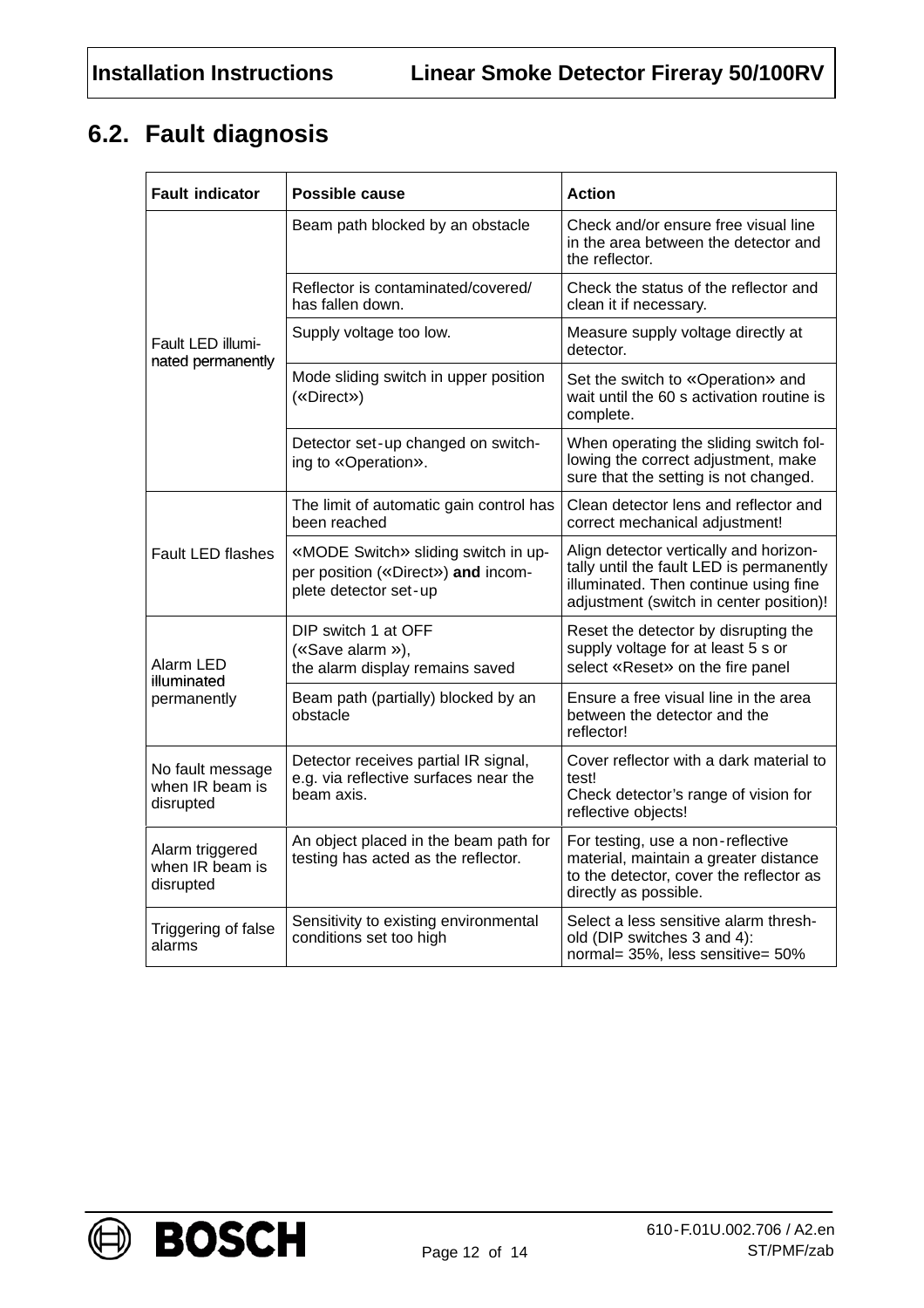| <b>Installation Instructions</b> |
|----------------------------------|
|                                  |

## 6.3. Notes